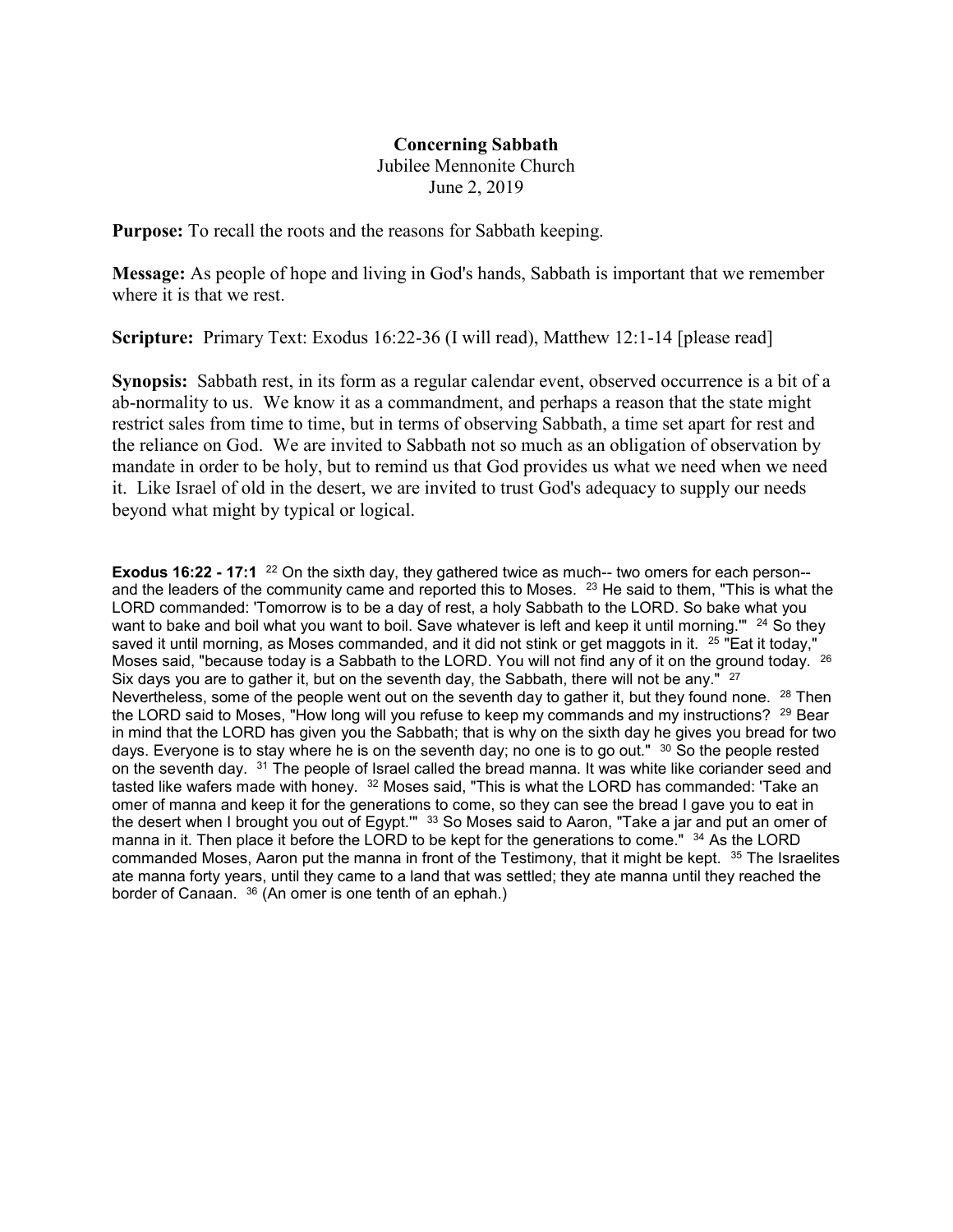## **Exodus 16:22 - 36**

 $22$  On the sixth day, they gathered twice as much two omers for each person and the leaders of the community came and reported this to Moses.  $23$  He said to them, "This is what YHWH commanded: 'Tomorrow is to be a day of rest, a holy Sabbath to the LORD. So bake what you want to bake and boil what you want to boil. Save whatever is left and keep it until morning.'"

<sup>24</sup> So they saved it until morning, as Moses commanded, and it did not stink or get maggots in it. <sup>25</sup> "Eat it today," Moses said, "because today is a Sabbath to YHWH. You will not find any Manah on the ground today.

 $26$  Six days you are to gather it, but on the seventh day, the Sabbath, there will not be any."

m<sup>27</sup> Nevertheless, some of the people went out on the seventh day to gather it, but they found none. <sup>28</sup> Then the LORD said to Moses, "How long will you refuse to keep my commands and my instructions?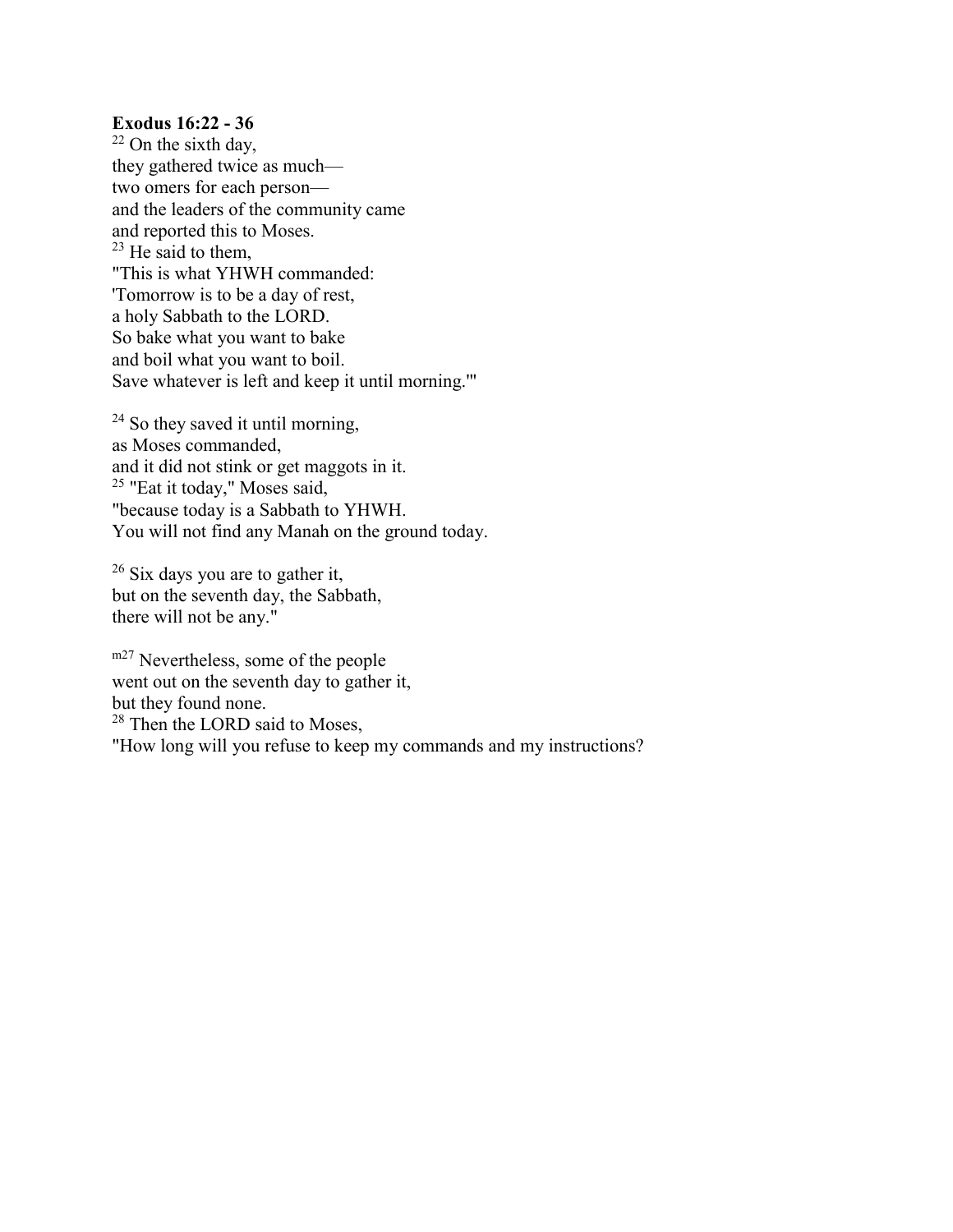<sup>29</sup> Bear in mind that YHWH has given you the Sabbath; that is why on the sixth day God gives you bread for two days. Everyone is to stay where they are on the seventh day; no one is to go out."

<sup>30</sup> So the people rested on the seventh day.  $31$  The people of Israel called the bread manna. It was white like coriander seed and tasted like wafers made with honey. <sup>32</sup> Moses said, "This is what the LORD has commanded: 'Take an omer of manna and keep it for the generations to come, so they can see the bread I gave you to eat in the desert when I brought you out of Egypt.'"

<sup>33</sup> So Moses said to Aaron, "Take a jar and put an omer of manna in it. Then place it before the LORD to be kept for the generations to come."

<sup>34</sup> As YHWH commanded Moses, Aaron put the manna in front of the Testimony, that it might be kept.

<sup>35</sup> The Israelites ate manna forty years, until they came to a land that was settled; they ate manna until they reached the border of Canaan.  $36$  (An omer is one tenth of an ephah [about the volume of 42 eggs].)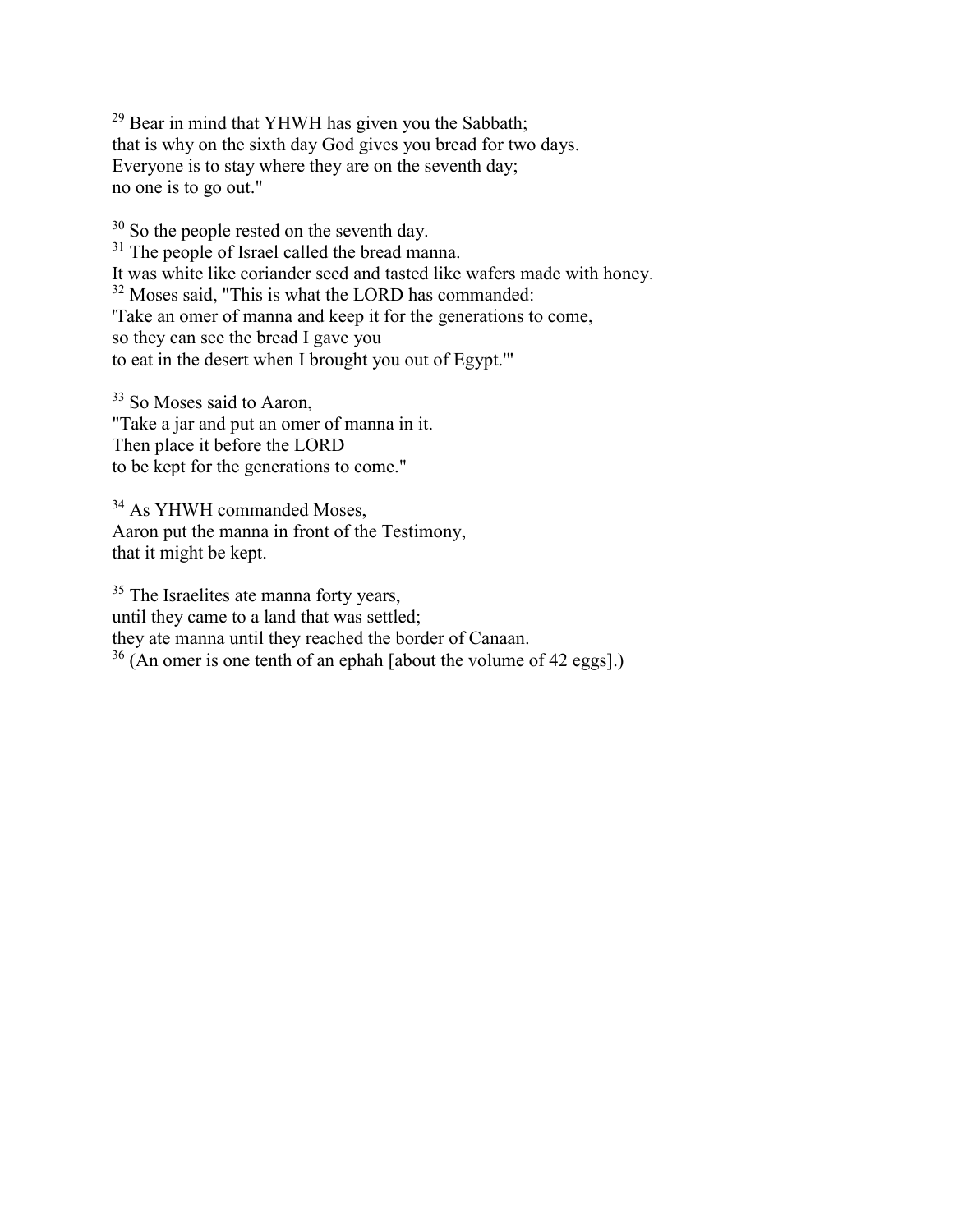Sometimes we don't know what to do with what is given us. Earlier this week, I was asked what I was speaking on this Sunday by someone who shall remain namesless. 'Sabbath' says I. Her reply? Incredibly amused laughter. Sabbath? A real knee slapper. It just struck her funny that this would be my topic. Both because of all weeks ever, sabbath was not very high on our priority list. Our house went on the market this week, and that candle that we have been burning regularly on both ends just caught lite in the middle. We made it, but only by the graciousness of friends, and many of you. Besides, talking about sabbath keeping sounds out of place and time—more than a bit funny. And that is OK. After all I am here to entertain, though you should be fairly warned when you laugh a preacher, you may just turned into a sermon illustration. Fictional wizards can transfigure you into a toad; we preachers are stuck with illustrations. Not quite as glamorous or terrifying, I'll grant you, but a power all the same. What was so funny after all? Sabbath seems like a perfectly logical and important thing talk about. It is one of the classics—even has its very own commandment, so it is rather important. Yet it is the one that we keep most completely silent about (when was the last time anyone inquired how your sabbath keeping was progressing)? I will readily admit I personally am not be the best example of Sabbath keeping in the world (and there is nothing quite as funny as a healthy dose of irony), but still, really, what is so funny about Sabbath?

Maybe it's just that it sounds so quaint. Sabbath observation seems like something that has gone the way of men wearing fedoras and women sporting white elbow gloves. The time of Sabbath is a thing of the past, full of strict rules of thou shall nots and stiff collars of exactly what is in and what is out. I remember the furor in the small town I lived in when the grocery store began a 7 day schedule, and the wringing of hands it introduced, wondering what it would mean for the world. Now to see a closed sign on any retail store during any daylight hours, feels to people like an inconvenience beyond logic. I personally find Manitoba's curfew on Sunday retail sales a bit odd, I must admit. Pleasant, so far as it goes, but odd. Our world, our empire, demands productivity be the highest goal of all as we are more and more connected to our work no matter what time it may be. You have to make quotas, you have to be efficient, you have to out-compete or risk falling behind. Failing to answer an text or email for more than an hour or two is all but an unpardonable offense. Our world is a 24 hour, constant cycle, rolling on without notice of time, day or season, demanding more and more. In many ways, we have become slaves to our world and our work, and the technology that we use to manage it.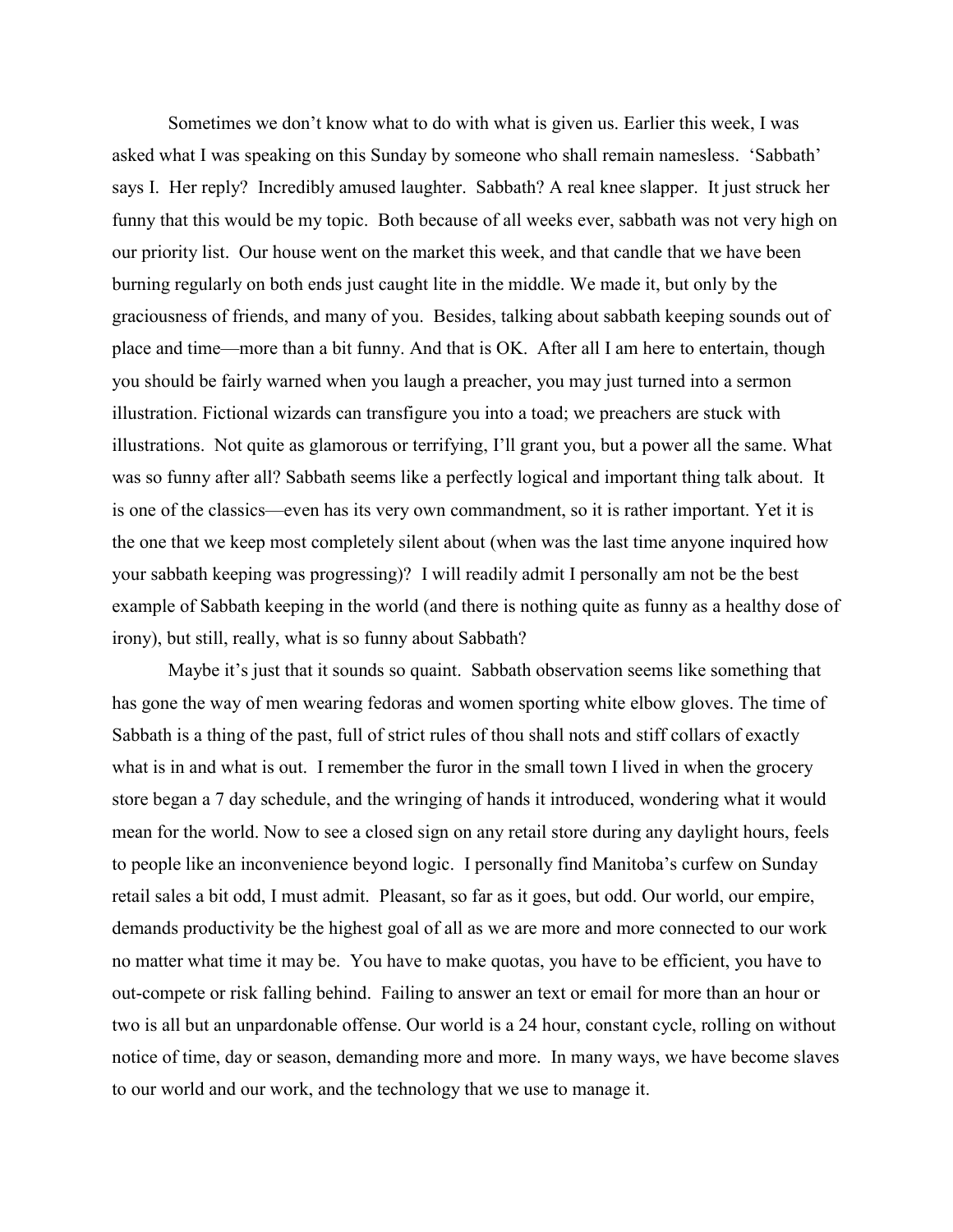All of which is not too dissimilar to our friends the Israelites out there in the desert. They had their quotas, their bricks to be made, and how fast. Your time was not your own. They had to keep performing, or risk the consequences—after all being let go in those days was not nearly as clean as our pink slips. If you did what was required, you got fed. If not, well not. It was slavery, but it was a way of life, where freedom was not to be conceived of, but as with people no matter what the age, you do what needs to be done to put bread on the table.

 So you would think that freedom would be great. They had just made the leap and were saved by the closing of the Red Sea behind them. They are out in the wilderness, away from it all, and in charge of their own destiny. Nobody telling you what to do. No more advertisers suggesting that if you could just buy one more thing, your life would be better. No one demanding more overtime. It seems ideal. Except for one little thing: it freaks them out. How are we going to be fed? Almost as immediately as the people had been brought across the red sea to freedom they started complaining. We might not have like the empire, but we at least knew that we were going to be fed. *"If only we had died by the hand of the Lord in the land of Egypt, when we sat by the fleshpots and ate our fill of bread; for you have brought us out into this wilderness to kill the whole assembly with hunger."<sup>1</sup>* In leaving the empire of Egypt thought they had been brought to the wilderness, the empty barren waste to die. But instead they saw the Glory of God. In response to the people's complaints, God comes to them and gives them quail at night and this bread in the morning. This bread was unlike anything they had ever seen before, so they named it Manna; literally in Hebrew 'what is it'. They went into the space, out of the expectations of how things are and how things should be, and they we met there not only with provision but the very glory of God itself.

 Ultimately, this is a story about Sabbath. Though we are not keyed to see it. Usually we see Sabbath as an obligation, another must of what we must do and how we must behave. Another demand of an angry God or angry parents: take your pick. We adopt an attitude that Sabbath is a punishing time, a time where we HAVE to follow the rules, or else. It is a giant time out, and we are the naughty children. I am sure we can all sit around and swap stories either from our childhoods or those of our parents of the laws and regulations that Sabbath is often most readily associated with. But that is not what it is, really. Sabbath is wilderness time. It is time to withdrawal, to get off the hamster wheel that we so often feel we live on, and walk away from the assumptions of empire and its demands on life, and to see what is provided us in the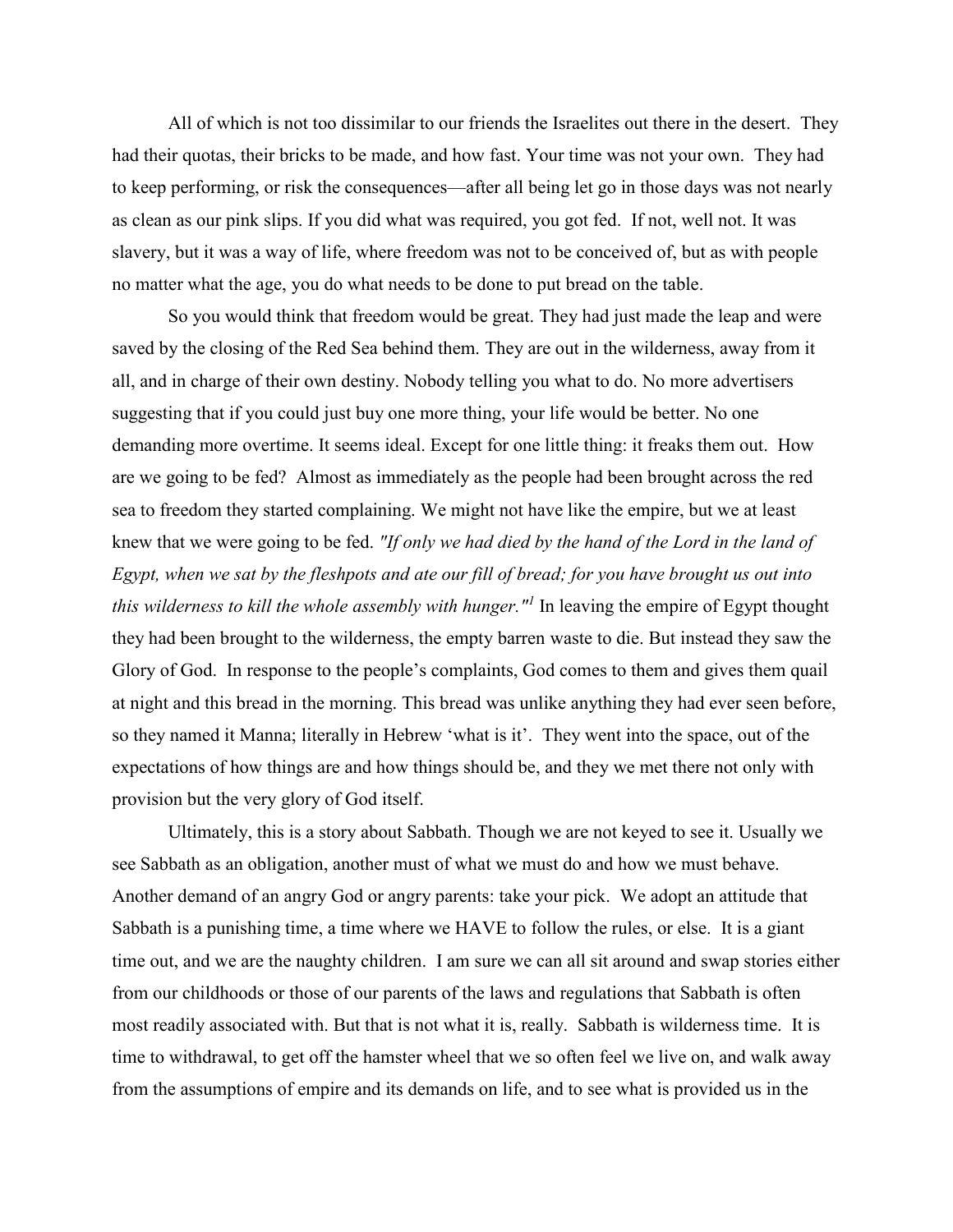space in between. Sabbath is meant to be a gift, not a burden. It's a time for play. It's a time for joy. Historically, Sabbath was recommended by rabbis as the ideal time for couples to make love. It is time to open ourselves to the possibility of the bread we most need being provided us, not by our own ingenuity and effort, but by the hand of the one who meets us in wilderness. Sabbath is God's good gift of time, of play, and provision of all that we need, reminding us that the world in which we reside, and the rules by which we normally play is not, ultimately, our lives fully lived, nor our responsibilities fully realized.

 My senior year of High School, the town I lived in was struck with an odd disaster of sorts. My hometown is a public power town, providing its own energy from a plant on the north end of town. But one night, in my busiest portion of the year, the power plant had a fire right where the plant tied in to the rest of the national grid. We were in the dark and cold for almost 5 days. At that time, I was responsible to get the yearbook to the publisher, finish a number of papers, and any number of other all important tasks. Even back then, to not have power was not to be able to work. So it was rather nerve racking to be struck with being thrust back to the  $19<sup>th</sup>$ century for the foreseeable future. But what opened up in this time was a remarkable scene. Despite being early spring and still quite cold, you could see people out on the back porch enjoying an early Barbeque and each other (it was February in Ohio). I was able to connect with my neighbors and friends in ways that I could not, had not, in any other way. Even when we went to the next town with power, we were able to connect with people from our town as we leaned from table to table, trading stories, the news of the disaster and when it might be fixed. In the wilderness of being disconnected from life more ordinary, we were able to get in touch with the far more extraordinary opportunity to connect with friends in a way that was never before capable. In short, we were dropped into the wilderness, and we were fed with a bounty that we never expected.

 So it is with Sabbath keeping. The purpose of Sabbath keeping is to purposefully, intentionally, giving us a different quality of time. Its about allowing ourselves to rest away from the fear that there will never be enough: of us, of our abilities, of stuff to go around, of God to provide what we need. The invitation of Sabbath is to taking the opportunity to receive the gift of God's provision, a provision that is adequate enough to meet us where we are at, and to do so as a regular practice of hopefulness and openness. But it won't be done for us. We no longer have the societal supports to force us to it. The days of the closed retail culture and socially mandated